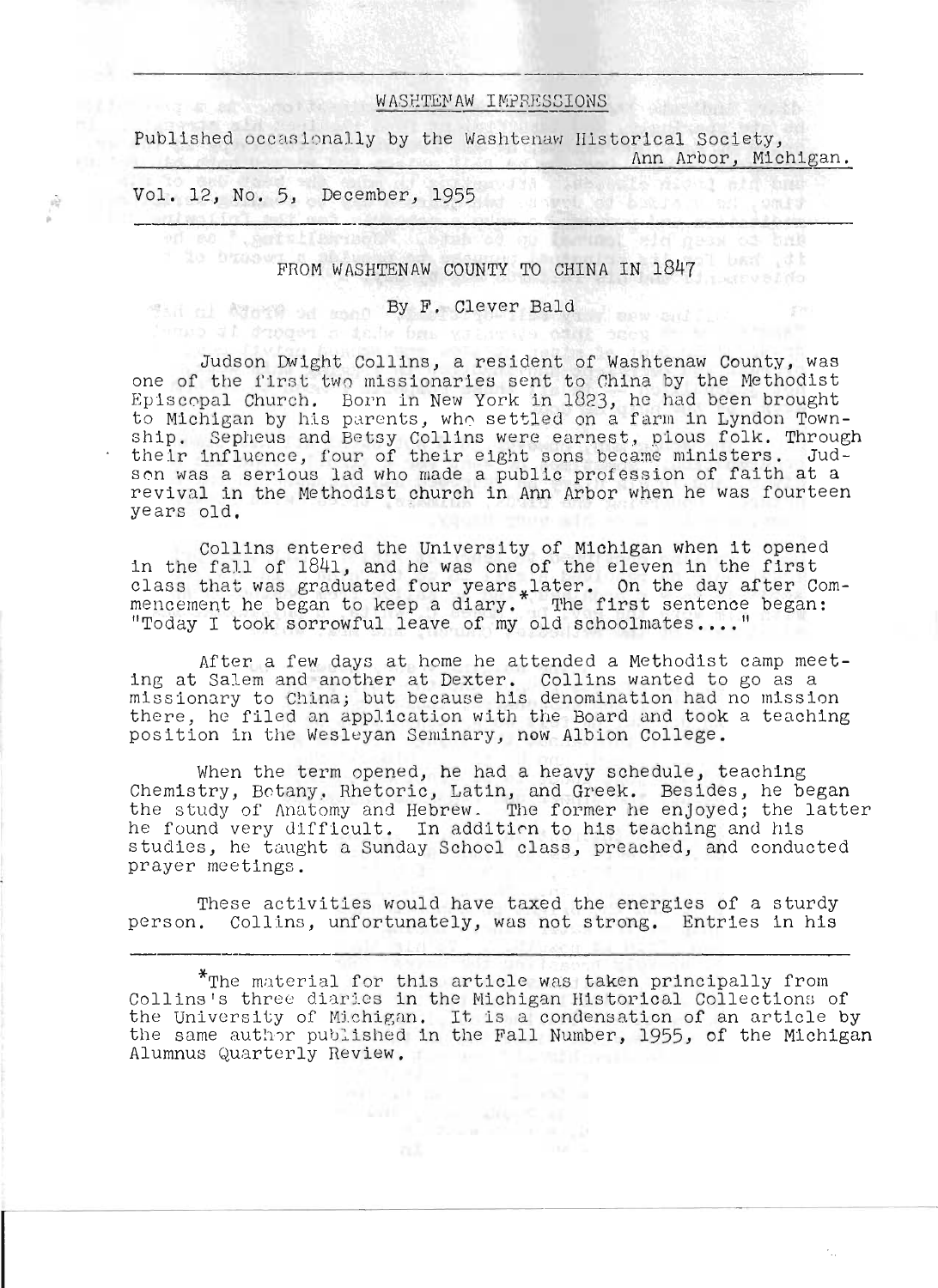diary indicate that he suffered from indigestion. As a precaution he ate sparingly, and insufficient food impaired his strength. In spite of good intentions, he was frequently tro sleepy in the evening to study. One day he fell asleep and missed both his Botany and his Latin classes. Attempting to make the best use of his time, he decided to devote two hours a day to reading scripture, meditation and prayer, to make a schedule for the following day, and to keep his journal up to date. "Journalizing," as he called ind to keep his journal up to date. "Journalizing," as he call<br>t, had for its principal purpose to provide a record of his aco, had for fes principal purpose to prov<br>chievements and his failures day by day.

 $\frac{t^2}{t}$ 

Collins was very self-critical. Once he wrote in his diary: "Collins was very self-critical. Once he wrote in his diary:<br>"Another week gone into eternity and what a report it carries. A another week gone into eternity and what a report recarries. A a caural account of misspent time and abused privileges. I have<br>overeat and overslept and indulged in lagging this week, and have overeat and overslept and indulged in lagging this week, and ha<br>not journalized -- in all these respects I mean to reform this not journalized -- in all these respects  $\overline{I}$  mean to reform this week, by the help of God."

The young man, however, did not spend all his time in selfcondemnation. Sometimes he went for a stroll along the Kalamazoo River, and in his diary he recorded his pleasure in the beauty of nature. Observing the birds, animals, trees, wild flowers, and running water made him very happy.

Collins continued to teach at Albion until the spring of Collins continued to teach at Albron until the spring of<br>1847, when he received a call to go to China. In New York on April 1, he was ordained, and he sailed from Boston on April 15. With him were the Rev. Dr. Moses C. White, a physician, the other missionary of the Me thodist thurch, and Mrs. White.

Their ship was the sailing vessel Heber. During the first f ever, buring the intrinsic mental intervals was the salling vessel heper. Buring the first mental research c<br>ew days, the sea was rough, and the ship pitched and rolled alarmingly. Most of the passengers, including Collins, were sick. On the sixth day out he felt so wretched that he decided he would have to suffer throughout the voyage for the gospel's sake. Then the sickness passed, and he blamed himself for his little faith. "The Lord was just about to be gracious to me," he wrote. Collins ate breakfast and dinner and began to enjoy the trip.

Collins's interest in nature kept him on the lookout for creatures that were new to him. He reported seeing Mother Carey's chickens, an albatross, a school of porpoises, and a whale. Once he caught a flying fish. On clear nights he enjoyed watching the stars above and the bright phosphorescence that outlined the hull of the ship at the water line. During a severe storm Collins was on deck as eften as possible. To him the ship was a courageous creature, bravely breasting the waves. He had no fear, and he reveled in the tumultuous grandeur of the ceean.

. In the tumartacas granded of the ceedn.<br>The voyage was long and tedious. Sometimes the Heber was The voyage was long and tedlous. Sometimes the <u>neber</u> was<br>Decalmed for days. Collins had planned to spend a great deal of recaimed for days. Collins had planned to spend a great deal of.<br>Time in religious exercises and in the study of Chinese and Hebrew. sime in refigious exercises and in the study of chinese and hebrew<br>Soon he was chiding himself for not having kept to his schedule.<br>Vorldly diversions were to some extent responsible. For example, Worldly diversions were to some extent responsible. For example, on one occasion he watched a group playing cards. On another, he played several games of backgammon, and once, checkers. These activities, he decided, were a waste of time if nothing worse. He promis ed God that he would engage in them no more .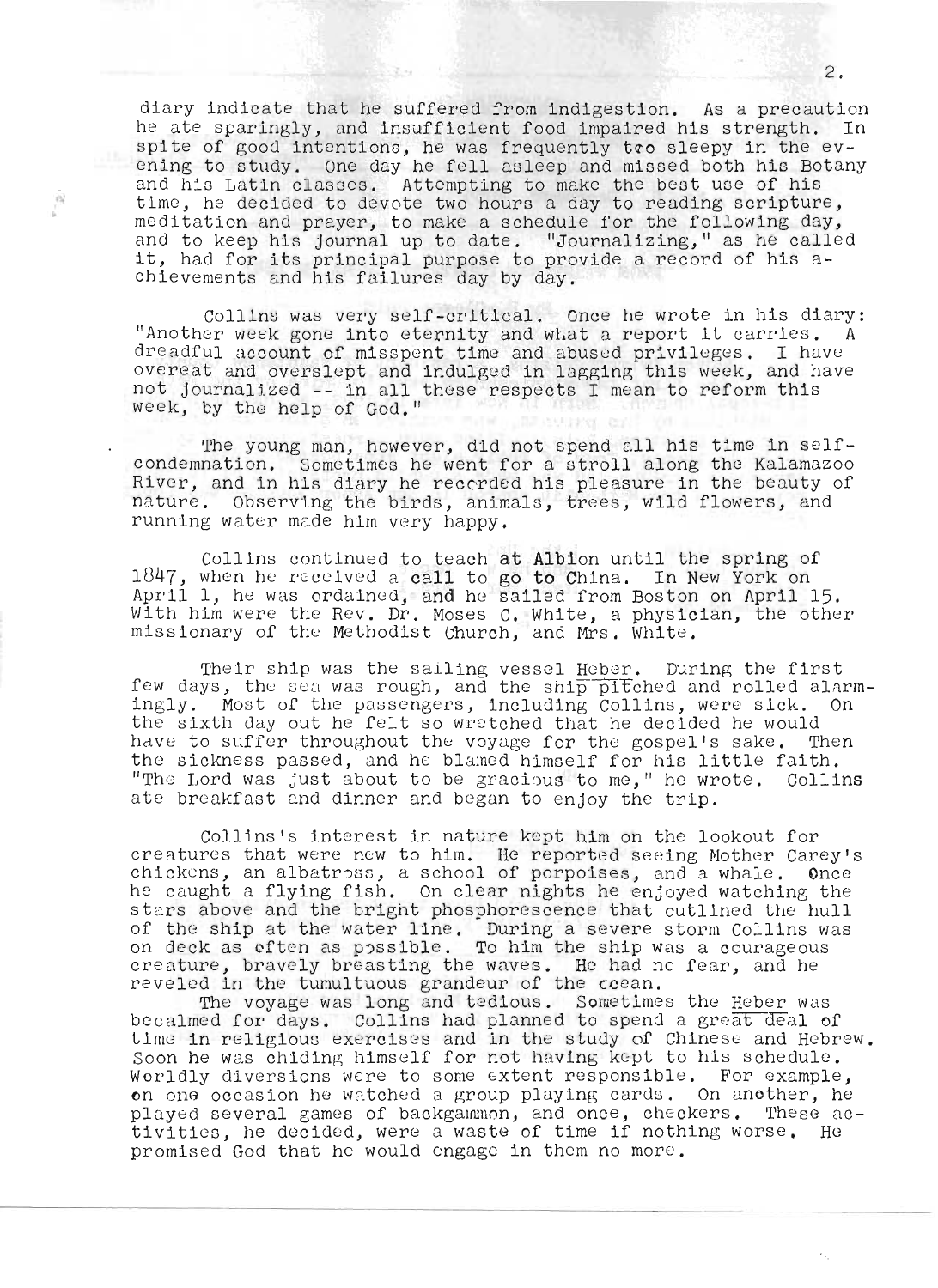On June 19 the Heber rounded the Cape of Good Hope and sailed into the Indian Ocean. Holding a northeasterly course, she passed be tween Sumatra and Java. Soon she was off the China coast, and she cast anchor in the Min River early in August, 1847. Transferring to a smaller ship, the missionaries proceeded up river to Fooebow.

à

The old city, surrounded by a wall thirty feet high and twelve fhe old city, surrounded by a wall thirty feet high and twe<br>eet thick. lay on the left bank of the river. about thirty-five eet thick, lay on the left bank of the river, about thirty-five<br>iles from its mouth. On the right bank was the newer town. Nanthe from its mouth. On the right bank was the newer town, Nam<br>al, where forcigners were permitted to live. Between the two tal, where foreigners were permitted to live. Between the two<br>cities the river was divided by an island on which the missionaries settled. Bridges connected the island with both cities.

 $\blacksquare$  Collins engaged a Chinese teacher and began to study the language. Apparently he had not the gift of tongues, for progress was slow. His first teacher, Collins decided, was incompeess was slow. His lirst teacher, Collins decided, was incompe-<br>ent: and so he dismissed him and engaged another. The missionent; and so he dismissed nim and engaged another. The mission-<br>ry discovered that his teacher's position was not an enviable one. To avoid arrest for teaching a foreigner, he had to pay hush money to an official. Foreigners, the teacher explained, offended the Chinese by walking about with "an imperious gait and high heads."

On February 28, 1848, Collins opened a school for boys. There were at first only eight pupils, taught by a Chinese whose salary was six dollars a month. The missionary found the school very interesting, writing in his diary that he had not known a class of boys in America more prompt and correct in answering lass of boys in America more prompt and correct in answering<br>uestions. One mischiefmaker set up a Confucian tablet in the uestions. One mischiefmaker set up a Confucian tablet in the<br>choolroom and burned incense before it. Collins removed the offending articles as soon as he discovered them. On January 1, 1849, Collins opened another school with seventeen pupils. He gave no account of the curriculum except to mention the fact that he taught the boys the Lord's Prayer, probably in English.

Distributing tracts was another of his occupations. Nometimes alone and sometimes with a companion, he passed through the City or through ne ighboring villages giving Christian literature to those who would take it. Usually the tracts were accepted, largely out of curiosity, Collins suspected.

On one occasion when he was preaching and offering tracts, he was rudely jostled and his cap was knocked off several times.<br>Although he suffered no injury except to his dignity, he considered whether or not he should desist. His decision was that he d whether or not he should desist. His decision was that he<br>should not so easily vield to the enemy ". Soon afterwards he should not so easily yield to the enemy." Soon arterwards he<br>was called a foreign dog and warned that the missionaries would be killed if they did not leave China. Collins, nevertheless, continued his work, and usually his hearers were polite.

n Foochow as in Albion, Collins found that his strength was In Foochow as in Albion, Collins found that his strength was<br>-ot equal to the tasks he set himself. Although he prepared a rig not equal to the tasks he set himself. Although he propared a rig-<br>id schedule of work, he could not long maintain it. Chinese was d schedule of work, he could not long maintain it. Chinese was<br>ifficult for him, and he made little progress in the study of Hebrew. His eyes gave him troubl e and he complained of being ebrew. His eyes gave him trouble and he complained of being<br>leepy. Frequently he had debilitating attacks of diarrhoea or sleepy. Frequently he had debilitating attacks of diarrhoea or<br>dysentery. In February, 1849, he was stricken with a fever, and,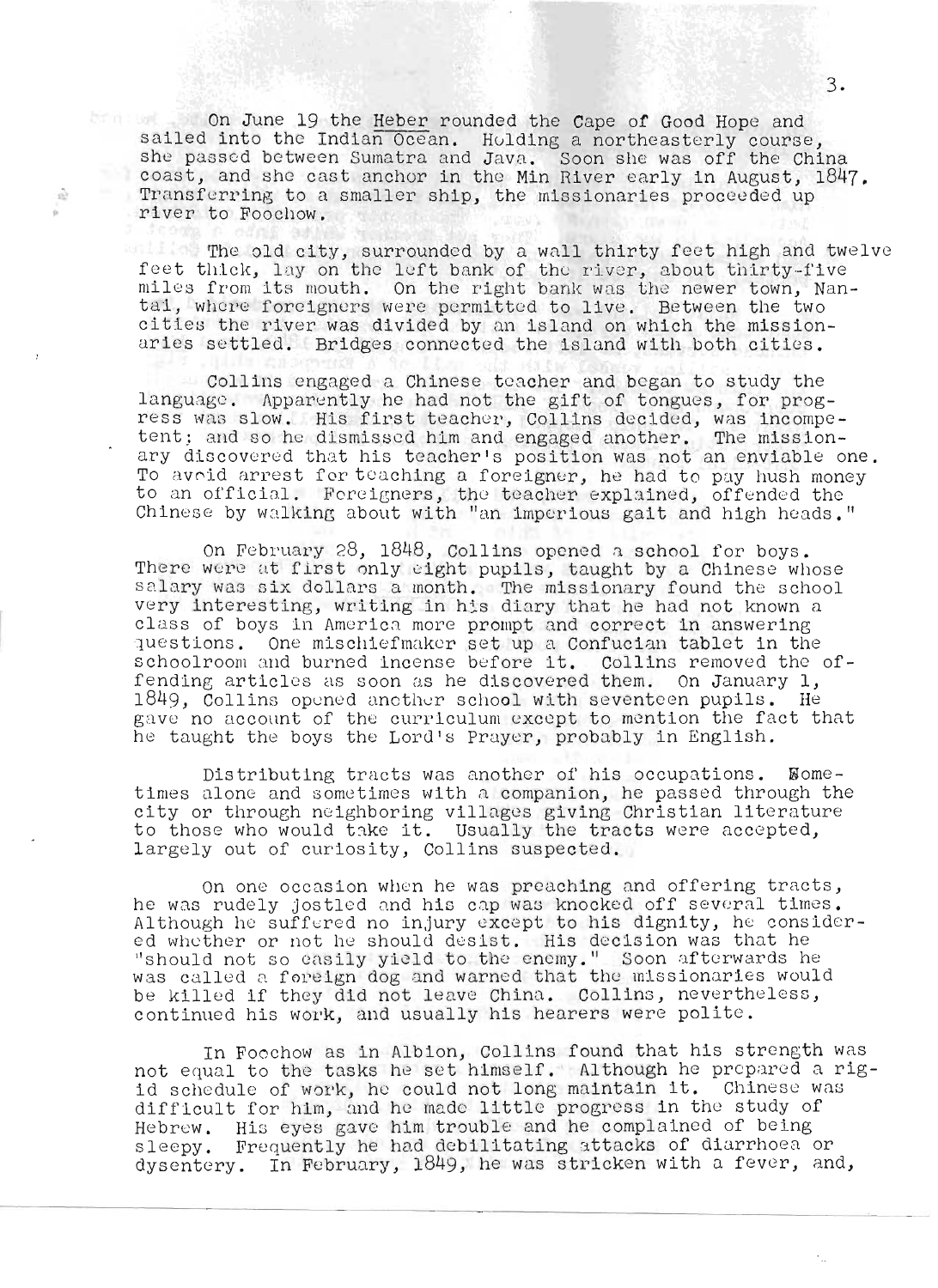in spite of the ministrations of his colleague, Dr. White, he had a long and serious illness. **With Arid** 

Collins was probably too ill to remember what was done for<br>him. Perhaps he received the same treatment as his colleague, who later came down with a fever. The doctor ordered a cold bath.<br>According to the diary, "They put Erother White into a great tub<br>and throwed three pails of cold water upon his head." Collins reported, "He enjoyed it much."

 $-10.3$ 

 $\widehat{T_{\rm eq}}^{\rm A}$ 

While Collins was convalescing, the doctor decided that he must take a sea voyage to restore his health. Accompanied by a Chinese servant, he left Foochow on April 3, 1849, in a lorcha, a fast sailing vessel with the hull of a European ship, rigged in the Chinese fashion. The lorcha was armed, and it was usually surrounded by a flock of junks which sought its protection from pirates. The ship stopped frequently, and Collins went ashore, distributing tracts, picking up shells, and purchasing fish for anatomical study. Caricano alumnos

They sailed north, and Collins visited missionaries at Ningpo and Shanghai. He was greatly interested in the strange sights in the cities of China, and he was amazed by the luxuriance of the vegetation in the country. Some magnificent roses reminded him of those he had known in Michigan. At Shanghai he went aboard the United States Slcop Plymouth. The commander, Thomas R. Gedney, "a square-faced, rough cld fellow," received him cordially, and the missionary was impressed by the armament of thirty-two and sixty-four pounders.

Collins's health improved considerably during his trip. In his diary he set down many details of what he had seen: silkworms spinning cocoons, men and women winding the silk on reels, strange customs of the natives, and the beauty of pagadas, of the countryside, and of the sea. Once while the ship was anchored at night, he was amazed at the glowing phosphorescence of the waves. He dipped up a bucketful and thrust his hand in. When he drew it out. it was covered with little creatures, "radiant with light which they gave off at intervals like a firefly. They were each smaller than a pin head."

After he returned to Foochow, wishing to live alone, Collins<br>purchased a large lot on the island and had a house built. In his diary he recorded the difficulties he had with the carpenter, the well-digger, and with the crowds of Chinese who came to watch the construction. The last he angrily chased away. After a slow beginning in November, 1849, the house was completed in March, 1850. Collins planted orange trees and roses in the front yard and had a garden behind the house. On April 8 he planted corn.

Living in his own house, Collins found, was not without its annoyances. The first night, a robber broke into the kitchen and stole a lock, a copper kettle, and a boiler. His servants sometimes drove him almost to distraction. Once he flogged Han, his table boy, for eating a pudding which was intended for guests. Later he punished him for trying to induce the milkman to tell Collins that the price of milk had gone up, in order to cover Han's speculations.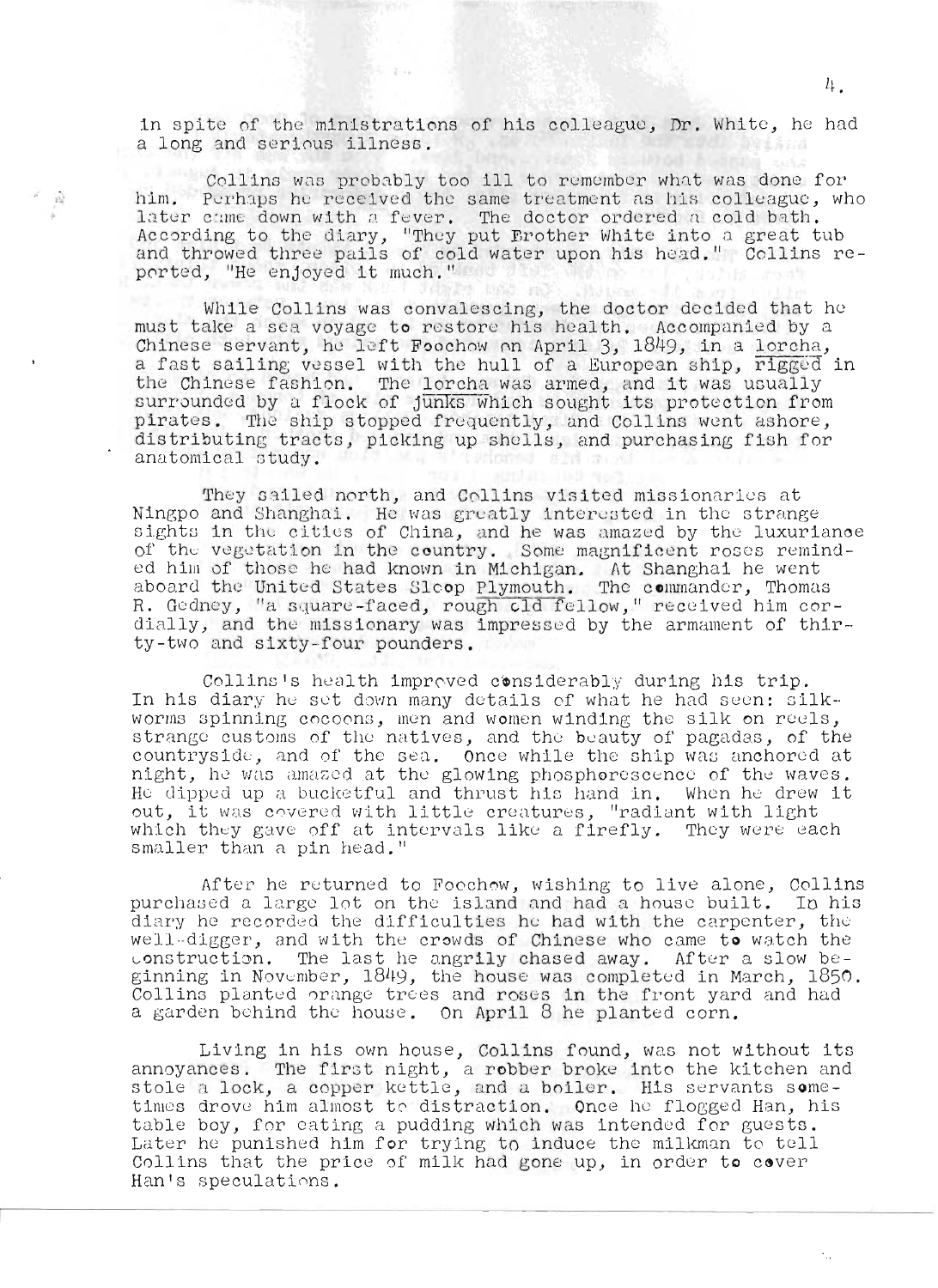After having despaired of correcting his lying and stealing, Collins appealed to Han's father. His advice was to flog the boy thoroughly. When Collins reported his intention to Han, he was abjectly repentant and began to pray. The missionary's heart was touched, and he decided not to punish him. According to the di-<br>ary, he continued to tell lies, but Callins expressed the hope that by God's grace he would be reformed.

 $\frac{1}{2}\frac{\lambda}{\lambda_{\rm F}}$ 

The cook also made trouble, on one occasion threatening to leave when Collins reduced his wages because he had spent four days in idleness. The man finally agreed to remain. Then Collin<br>changed his mind. "I must pay him for those days' work. I canno<br>stand before my judge if he reckons so strictly with me. How<br>many, many of my Master's days ha The man finally agreed to remain. Then Collins I cannot I pray for forgiveness and do now from my heart forgive this man his debt. With a wife and three children to feed, it must be close, careful living which will feed them all." Collins frequently condemned himself for his impatience with the natives and an irritable manner toward them, and he prayed for "a loving deportment toward the Chinese."

On May 2, 1850, Collins was appointed superintendent of the Foochow Mission. Previously, after the departure of the Rev. Mr. Hickek, there had been some difference of opinion between Collins and White as to which was in charge. Collins accepted the ap-<br>pointment humbly, requesting prayers for his guidance and support. To his diary he confided: "The work is indeed [full] of difficulties, requiring at many points much delicacy of dealing; and I am not delicate.

Collins's health, which had been fair for a time, failed again, and his physician again prescribed a sea voyage. He left Foochow on September 25, 1850. This time he sailed south to Amoy, Hong Kong, Whampoa, and Canton. In each of those cities he found missionaries. Although he was quite ill, he accepted an invitation to preach on Sunday in Canton. The return voyage was stormy, and he was seasick a great part of the time. Nevertheless he frequently noted a beautiful sunset.

The sea voyage was of no avail. Collins was so ill that in December his physician urged him to go home, and in January, 1851, the Rev. Mr. White informed the Mission Board that Collins could not live long if he remained in China. Collins feared that the prediction was true, but he hated to quit, and he expressed the hope that his health would improve. In February 12, he observed his twenty cighth birthday.

When his condition failed to improve, Collins finally accepted the advice of the physician and of the other missionaries and prepared to leave. Cn April 23, 1851, he set sail for Hong Kong, and in May he began his return voyage to America. On the long journey home he had much time to reflect on his nearly four years' labor in China. He probably was unhappy in the knowledge that not a single convert had been made during that time. In fact, the Methodist Mission had been established nine years before any Chinese became Christians. His only consolation must have been that he had done his best.